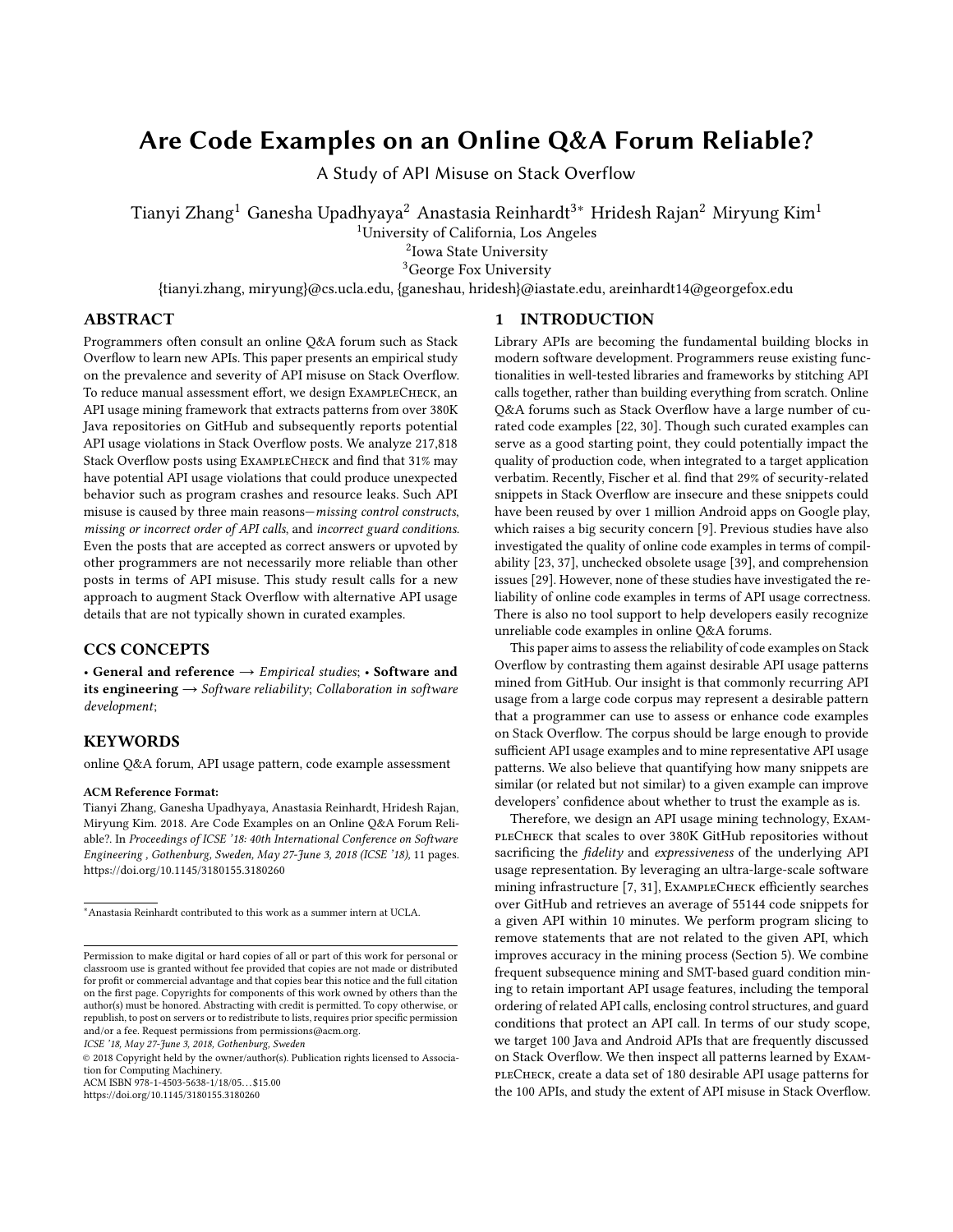#### ICSE '18, May 27-June 3, 2018, Gothenburg, Sweden Zhang, Zhang, Upadhyaya, Reinhardt, Rajan, & Kim

<span id="page-1-0"></span>

| $\overline{2}$ | You're probably interested in a FileChannel. Channel s were designed to perform bulk IO<br>operations to and from Buffer S.                  |                                                                                                                                                                                                                                                                                                                              |
|----------------|----------------------------------------------------------------------------------------------------------------------------------------------|------------------------------------------------------------------------------------------------------------------------------------------------------------------------------------------------------------------------------------------------------------------------------------------------------------------------------|
|                | Ex:                                                                                                                                          |                                                                                                                                                                                                                                                                                                                              |
|                | $FileChannel$ fileOut = new FileOutputStream(file).getChannel();<br>fileOut.write(ByteBuffer.wrap("Whatever you want to write".getBytes())); |                                                                                                                                                                                                                                                                                                                              |
|                | share edit                                                                                                                                   | answered Apr 8 '12 at 19:39<br>$\frac{1}{2}$ and $\frac{1}{2}$ and $\frac{1}{2}$ and $\frac{1}{2}$ and $\frac{1}{2}$ and $\frac{1}{2}$ and $\frac{1}{2}$ and $\frac{1}{2}$ and $\frac{1}{2}$ and $\frac{1}{2}$ and $\frac{1}{2}$ and $\frac{1}{2}$ and $\frac{1}{2}$ and $\frac{1}{2}$ and $\frac{1}{2}$ and $\frac{1}{2}$ a |

(a) An example that does not close FileChannel properly<sup>[1](#page-0-0)</sup>

|     | <b>SUITEWHAL TIKE LITS.</b>                                                                                                                                |
|-----|------------------------------------------------------------------------------------------------------------------------------------------------------------|
| - 6 | short[] payload = ${1, 2, 3, 4, 5, 6, 7, 8, 9, 0}$ ;<br>ByteBuffer myByteBuffer = ByteBuffer.allocate(20);<br>myByteBuffer.order(ByteOrder.LITTLE ENDIAN); |
|     | ShortBuffer myShortBuffer = myByteBuffer.asShortBuffer();<br>myShortBuffer.put(payload);                                                                   |
|     | FileChannel out = new FileOutputStream("sample.bin").getChannel();<br>out.write(myByteBuffer);<br>out.close();                                             |

(b) An example that misses exception handling<sup>[2](#page-0-0)</sup>

#### Figure 1: Two code examples about how to write data to a file using FileChannel on Stack Overflow

Out of 217,818 SO posts relevant to our API data set, 31% contain potential API misuse that could produce symptoms such as program crashes, resource leaks, and incomplete actions. Such API misuse is caused by three main reasons—missing control constructs, missing or incorrect order of API calls, and incorrect guard conditions. Database, crypto, and networking APIs are often misused, since they often require observing the ordering between multiple calls and complex exception handling logic. Though programmers often put more trust on highly voted posts in Stack Overflow, we do not observe a strong positive nor negative correlation between the number of votes and the reliability of Stack Overflow posts in terms of API usage correctness. This observation suggests that votes alone should not be used as the single indicator of the quality of Stack Overflow posts. Our study provides empirical evidence about the prevalence and severity of API misuse in online Q&A posts and indicates that Stack Overflow needs another mechanism that helps users to understand the limitation of existing curated examples. We propose a Chrome extension that suggests desirable or alternative API usage for a given Stack Overflow code example, along with supporting concrete examples mined from GitHub.

# 2 MOTIVATING EXAMPLES

Suppose Alice wants to write data to a file using FileChannel. Alice searches on Stack Overflow and finds two code examples, both of which are accepted as correct answers and upvoted by other programmers, as shown in Figure [1.](#page-1-0) Though such curated examples can serve as a good starting point for API investigation, both examples have API usage violations that may induce unexpected behavior in real applications. If Alice puts too much trust on the given example as is, she may inadvertently follow less ideal API usage.

The first post in Figure [1a](#page-1-0) does not call FileChannel.close to close the channel. If Alice copies this example to a program that

does not heavily access new file resources, this example may behave properly, because OS will clean up unmanaged file resources eventually after the program exits. However, if Alice reuses the example in a long-running program with heavy IO, such lingering file resources may cause file handle leaks. Since most operating systems limit the number of opened files, unclosed file streams can eventually run out of file handle resources [\[28\]](#page-10-10). Alice may also lose cached data in the file stream, if she uses FileChannel to write a big volume of data but forgots to flush or close the channel.

Even though the second example in Figure [1b](#page-1-0) calls FileChannel- .close, it does not handle the potential exceptions thrown by File-Channel.write. Calling write could throw ClosedChannelException, if the channel is already closed. If Alice uses FileChannel in a concurrent program where multiple threads attempt to access the same channel, AsynchronousCloseException will occur if one thread closes the channel, while another thread is still writing data.

As a novice programmer, Alice may not easily recognize the potential limitation of given Stack Overflow examples. In this case, our approach ExampleCheck scans over 380K GitHub repositories and finds 2230 GitHub snippets that also call FileChannel.write. ExampleCheck then learns two common usage patterns from these relevant GitHub snippets. The mostly frequent usage supported by 1829 code snippets on GitHub indicates that a method call to write() must be contained inside a try and catch block. Another frequent usage supported by 1267 GitHub snippets indicates that write must be followed by close. By comparing code snippets in Figures [1a](#page-1-0) and [1b](#page-1-0) against these two API usage patterns, Alice may consider adding a missing call to close and an exception handling block during the example integration and adaptation.

# <span id="page-1-2"></span>3 API USAGE MINING AND PATTERN SET

As it is difficult to know desirable or alternative API usage a priori, we design an API usage mining approach, called ExAMPLECHECK that scales to massive code corpora such as GitHub. We then inspect the results manually and construct a data set of desirable API usage to be used for the Stack Overflow study in Section [4.](#page-4-0)

In terms of API scope, we target 100 popular Java APIs. From the Stack Overflow dump taken in October 2016, $3$  we scan and parse all Java code snippets and extract API method calls. We rank the API methods based on frequency and remove trivial ones such as System.out.println. As a result, we select 70 frequently used API methods on Stack Overflow. They are in diverse domains, including Android, Collection, document processing (e.g., String, XML, JSON), graphical user interface (e.g., swing), IO, cryptography, security, Java runtime (e.g. Thread, Process), database, networking, date, and time. The rest 30 APIs come from an API misuse benchmark, MUBench [\[2\]](#page-10-11), after we exclude those patterns without corresponding SO posts and those that cannot be generalized to other projects.

Given an API method of interest, ExampleCheck takes three phases to infer API usage. In Phase 1, given an API method of interest, ExampleCheck searches GitHub snippets that call the given API method, removes irrelevant statements via program slicing, and extracts API call sequences. In Phase 2, ExampleCheck finds common subsequences from individual sequences of API calls. In Phase 3, to retain conditions under which each API can be invoked,

<sup>1</sup><http://stackoverflow.com/questions/10065852>

<sup>2</sup><http://stackoverflow.com/questions/10506546>

<span id="page-1-1"></span><sup>3</sup>[https://archive.org/details/stackexchange,](https://archive.org/details/stackexchange) accessed on Oct 17, 2016.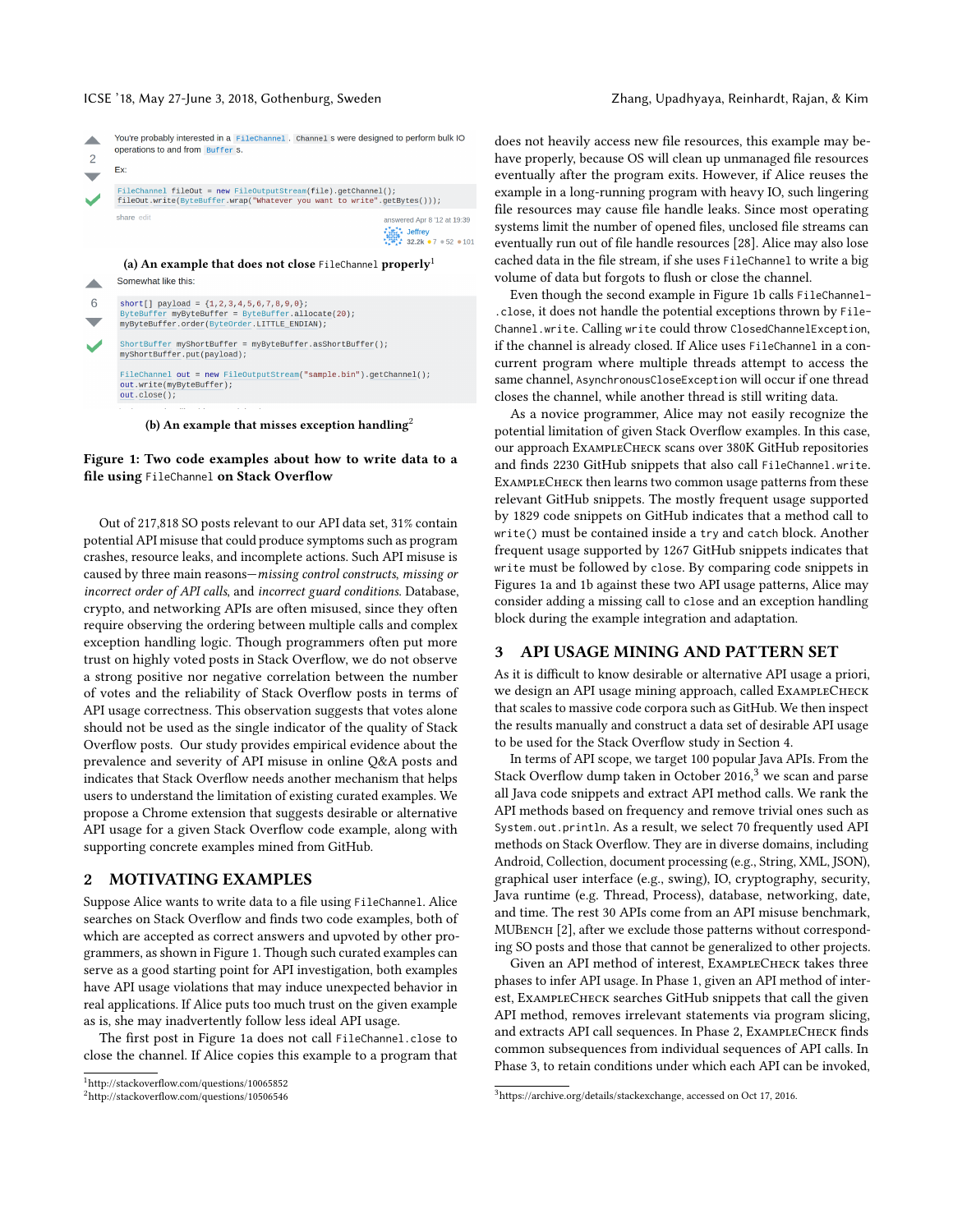```
sequence := \epsilon | call ; sequence| structure { ; sequence ; } ; sequence
      call := name(t_1, ... t_n)@condition
structure := if | else | loop | try | catch(t) | finallycondition := boolean expression
    name := method namet := argument type | exception type | *
```
#### Figure 2: Grammar of Structured API Call Sequences

ExampleCheck mines guard conditions associated with individual API calls. In order to accurately estimate the frequency of unique guard conditions, ExampleCheck uses a SMT solver, Z3 [\[6\]](#page-10-12), to check the semantic equivalence of guard conditions, instead of considering the syntactic similarity between them only. We manually inspect all inferred patterns to construct the data set of desirable API usage. This data set is used to report potential API misuse in the Stack Overflow posts in our study discussed in Section [4.](#page-4-0)

# 3.1 Structured Call Sequence Extraction and Slicing on GitHub

Given an API method of interest, ExampleCheck searches individual code snippets invoking the same method in the GitHub corpora. ExampleCheck scans 380,125 Java repositories on GitHub, collected on September 2015. To filter out low-quality GitHub repositories, we only consider repositories with at least 100 revisions and 2 contributors. To scale code search to massive corpora, ExampleCheck leverages a distributed software mining infrastructure [\[7\]](#page-10-8) to traverse the abstract syntax trees (ASTs) of Java files. ExampleCheck visits every AST method and looks for a method invocation of the API of interest. Figure [3](#page-2-0) shows a code snippet retrieved from GitHub for the File.createNewFile API. This snippet creates a property file, if it does not exist by calling createNewFile (line 18).

To extract the essence of API usage, ExampleCheck models each code snippet as a structured call sequence, which abstracts away certain syntactic details such variable names, but still retains the temporal ordering, control structures, and guard conditions of API calls in a compact manner. Figure [2](#page-2-1) defines the grammar of our API usage representation. A structured call sequence consists of relevant control structures and API calls, separated by the delimiter ";". This delimiter is is a separator in our pattern grammar in Figure [2,](#page-2-1) not a semi-colon for ending each statement in Java. We resolve the argument types of each API call to distinguish method overloading. In certain cases, the argument consists of a complex expression such as write(e.getFormat()), where the partial program analysis may not be able to resolve the corresponding type. In that case, we represent unresolved types with ∗, which can be matched with any other types in the following mining phases. Each API call is associated with a guard condition that protects its usage or true, if it is not guarded by any condition. Catch blocks are also annotated with the corresponding exception types. We normalize a catch block with multiple exception types such as catch (IOException | SQLException){...} to multiple catch blocks with a single exception type such as catch (IOException){...} catch (SQLException){...}.

<span id="page-2-0"></span>

|                  | 1 void initInterfaceProperties(String temp, File dDir) { |
|------------------|----------------------------------------------------------|
|                  |                                                          |
| $\boldsymbol{2}$ | $if(!temp.equals("props.txt")) {$                        |
| 3                | log.error("Wrong Template.");                            |
| 4                | return;                                                  |
| 5                | 7                                                        |
| 6                | // load default properties                               |
| 7                | $FileInputStream in = new FileInputStream(temp);$        |
| 8                | Properties $prop = new Properties()$ ;                   |
| 9                | prop.load(in);                                           |
| 10               | // init properties                                       |
| 11               | prop.set("interface", PROPERTIES.INTERFACE);             |
| 12               | prop.set("uri", PROPERTIES.URI);                         |
| 13               | prop.set("version", PROPERTIES.VERSION);                 |
| 14               | // write to the property file                            |
| 15               | String fPath=dDir.getAbosulatePath()+"/interface.prop";  |
| 16               | File file = new File(fPath);                             |
| 17               | $if(!file.exists())$ {                                   |
| 18               | file.createNewFile();                                    |
| 19               | ٦                                                        |
|                  |                                                          |
| 20               | FileOutputStream out = new FileOutputStream(file);       |
| 21               | prop.store(out, null);                                   |
| 22               | in.close();                                              |
| 23               | }                                                        |

Figure 3: This method is extracted as an example of File.createNewFile from the GitHub copora. Program slicing only retains the underlined statements when  $k$  bound is set to 1, since they have direct control or data dependences on the focal API call to createNewFile at line 18.

ExampleCheck builds the control flow graph of a GitHub snippet and identifies related control structures [\[1\]](#page-10-13). A control structure is related to the given API call, if there exists a path between the two and the API call is not post-dominated by the control structure. For instance, the API call to createNewFile (line 18) is control dependent on the if statements at lines 2 and 17 in Figure [3.](#page-2-0) From each control structure, we lift the contained predicate. This process is a pre-cursor for mining a common guard condition that protects each API method call in Phase 3. We use the conjunction of the lifted predicates in all relevant control structures. If an API call is in the false branch of a control structure, we negate the predicate when constructing the guard. In Figure [3,](#page-2-0) since createNewFile is in the false branch of the if statement at line 2 and the true branch of the if statement at line 17, its guard condition is temp.equals("props.txt") && !file.exists(). The process of lifting control predicates can be further improved via symbolic execution to account for the effect of program statement before an API call. Project-specific predicates and variable names used in the guard conditions are later generalized in Phase 3 to unify equivalent guards regardless of project-specific details.

ExampleCheck performs intra-procedural program slicing [\[36\]](#page-10-14) to filter out any statements not related to the API method of interest. For example, Properties API calls in Figure [3](#page-2-0) should be removed, since they are irrelevant to createNewFile. During this process, ExampleCheck uses both backward and forward slicing to identify data-dependent statements up to  $k$  hops. Setting  $k$  to 1 retains only immediately dependent API calls in the call sequence, while setting  $k$  to  $\infty$  includes all transitively dependent API calls. For instance, the Properties APIs such as load (line 9) and set (lines 11- 13) are transitively dependent on createNewFile through variables file, out, and prop. Table [1](#page-3-0) shows the call sequences extracted from Figure [3](#page-2-0) with different  $k$  bounds. By removing irrelevant statements, program slicing significantly reduces the mining effort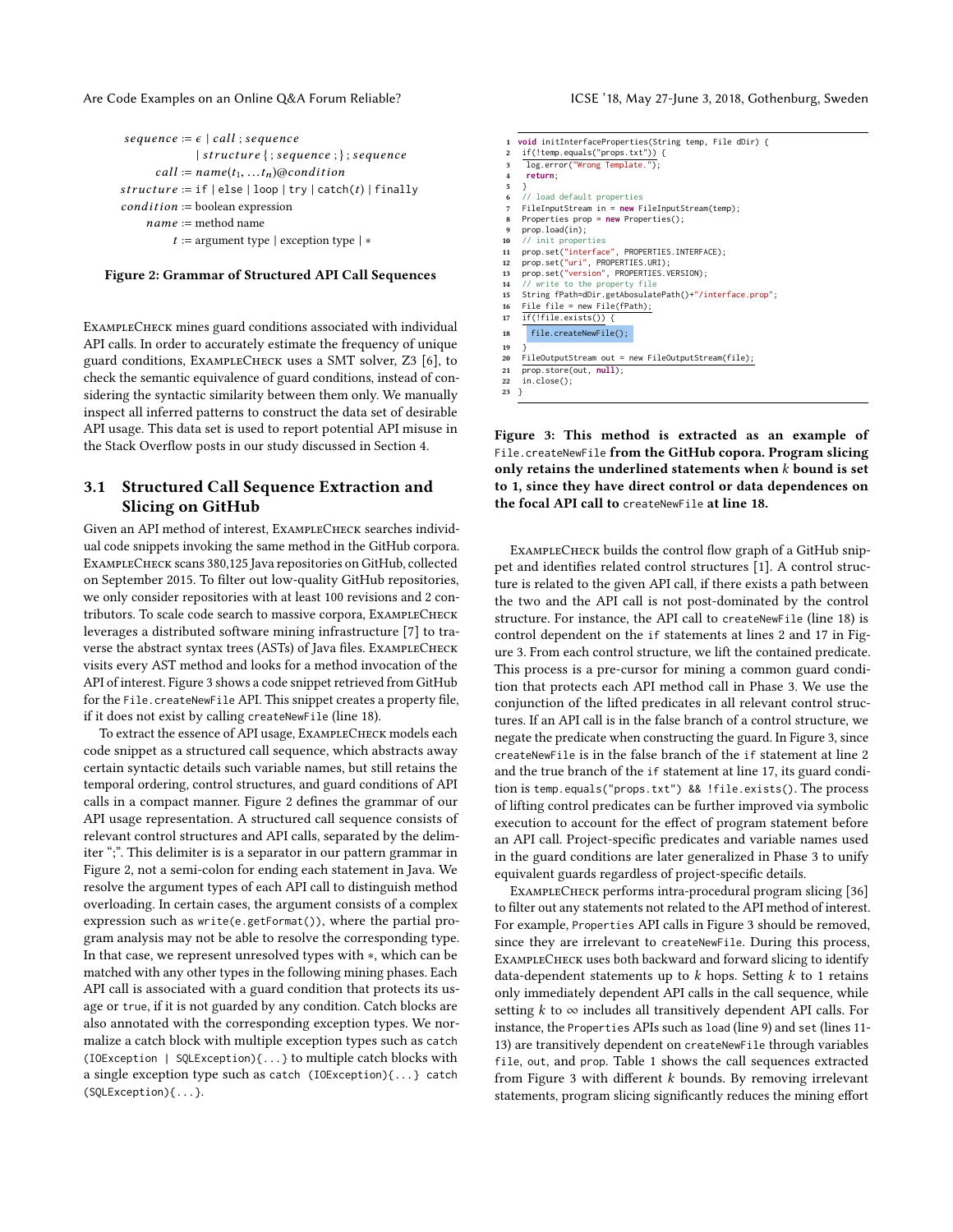<span id="page-3-0"></span>

| Bound        | Variables                 | <b>Structured Call Sequence</b>                                 |  |
|--------------|---------------------------|-----------------------------------------------------------------|--|
| $k=1$        | file                      | new File; if {; createNewFile; }; new FileOutputStream          |  |
| $k=2$        | file, fPath,              | getAbsolutePath; new File; if {; createNewFile; };              |  |
|              | out                       | new FileOutputStream; store                                     |  |
| $k=3$        | file, fPath,              | new Properties; load; set; set; set; getAbsolutePath; new File; |  |
|              | out, prop                 | if {; createNewFile; }; new FileOutputStream; store             |  |
|              | file, fPath,              | new FileInputStream; new Properties; load; set; set; set;       |  |
| $k = \infty$ | out, prop,                | getAbsolutePath; new File; if {; createNewFile; };              |  |
|              | in, temp                  | new FileOutputStream; store; close                              |  |
|              | file, fPath,              | if {; debug; }; new FileInputStream; new Properties;            |  |
|              | No Slicing out, prop, in, | getAbsolutePath; load; set; set; set; new File; if {;           |  |
|              | temp, log                 | createNewFile; }; new FileOutputStream; store; close            |  |

Table 1: Structured call sequences sliced using  $k$  bounds. Guard conditions and argument types are omitted for presentation purposes.

and also improves the mining precision. Setting  $k$  to 1 leads to best performance empirically (discussed in Section [5\)](#page-8-0).

#### 3.2 Frequent Subsequence Mining

Given a set of structured call sequences from Phase 1, EXAMPLECHECK finds common subsequences using BIDE [\[34\]](#page-10-15). Computing the common subsequence is widely practiced in the literature of API usage mining [\[25,](#page-10-16) [26,](#page-10-17) [33,](#page-10-18) [38\]](#page-10-19) and has the benefit of filtering out API calls pertinent to only a few outlier examples. In this phase, Exam-PLECHECK focuses on mining the temporal ordering of API calls only. The task of mining a common guard condition is done in Phase 3 instead. BIDE mines frequent closed sequences above a given minimum support threshold  $\sigma$ . A sequence is a frequent closed sequence, if it occurs frequently above the given threshold and there is no super-sequence with the same support. When matching API signature, ExampleCheck matches ∗ with any other types in the same position in an API call. For example, write(int,∗) can be matched with write(int,String) but will not be matched with write(String,int). ExampleCheck ranks a list of sequence patterns based on the number of supporting GitHub examples, which we call support. EXAMPLECHECK filters invalid sequence patterns that do not follow the grammar in Figure [2,](#page-2-1) as frequent sub-sequence mining can find invalid patterns with unbalanced brackets such as "foo@true; }; }".

#### 3.3 Guard Condition Mining

Given a common subsequence from Phase 2, EXAMPLECHECK mines the common guard condition of each API call in the sequence. The rationale is that each method call in the common subsequence may have a guard to ensure that the constituent API call does not lead to a failure. Therefore, EXAMPLECHECK collects all guard conditions from each call from Phase 1 and clusters them based on semantic equivalence. The guard conditions extracted from GitHub often contain project-specific predicates and variable names. In Figure [3,](#page-2-0) the identified guard condition of createNewFile (line 18) is temp.equals("props.txt") && !file.exists(). Its first predicate temp.equals("props.txt") checks whether a string variable temp contains a specific content. Neither the variable temp nor the predicate are related to the usage of createNewFile. Therefore, ExampleCheck first abstracts away such syntactic details before clustering guard conditions. For each guard condition from Phase 1,

<span id="page-3-1"></span>

| API Call                      | Guard                                                                                                                                                  | Generalized                                                                                       | Symbolized                                      |
|-------------------------------|--------------------------------------------------------------------------------------------------------------------------------------------------------|---------------------------------------------------------------------------------------------------|-------------------------------------------------|
| s.substring(start)            | start $>=0$ & &                                                                                                                                        | start $>=0 & 8 & 8$                                                                               | $arg0>=0$ & &                                   |
|                               | $start < = s.length()$                                                                                                                                 | $start < = s.length()$                                                                            | $arg0 < = rcv.length()$                         |
| log.substring(index)          | $-1$ <index &&<="" td=""><td>-1<index &&<="" td=""><td><math>-1</math><arg<math>0 &amp; \&amp; \&amp;</arg<math></td></index></td></index>             | -1 <index &&<="" td=""><td><math>-1</math><arg<math>0 &amp; \&amp; \&amp;</arg<math></td></index> | $-1$ <arg<math>0 &amp; \&amp; \&amp;</arg<math> |
|                               | index <log.length()+1< td=""><td>index<log.length()+1< td=""><td><math>arg0 &lt; rcv.length() + 1</math></td></log.length()+1<></td></log.length()+1<> | index <log.length()+1< td=""><td><math>arg0 &lt; rcv.length() + 1</math></td></log.length()+1<>   | $arg0 < rcv.length() + 1$                       |
| f.substring(                  | dir!=null &&                                                                                                                                           | true &&                                                                                           | true &&                                         |
| f.index $\mathrm{Of}(\lq''')$ | f.indexOf("/")>=0 &&                                                                                                                                   | f.indexOf("/")>=0 &&                                                                              | $arg0>=0$ & &                                   |
|                               |                                                                                                                                                        | f.indexOf("/")<=f.length() f.indexOf("/")<=f.length() arg0<=rcv.length()                          |                                                 |

Table 2: Example guard conditions of String. substring. API Call shows three example call sites. Guard shows the guard condition associated with each call site. Generalized shows the guard conditions after eliminating project-specific predicates. Symbolized shows the guard conditions after symbolizing variable names.

ExampleCheck removes project-specific predicates (i.e., predicates that do not mention the receiver object or input arguments of the given API call) by substituting them with true. This ensures that the generalized guard condition is still implied by the original guard after removing project-specific predicates. In addition, since each code snippet may use different variable names, we normalize these names in the guard conditions. EXAMPLECHECK uses rcv and argi as the symbolic names of the receiver and the i-th input argument.

Table [2](#page-3-1) illustrates how we canonicalize guard conditions of String.substring. This method takes an integer index as input and returns a substring that begins from the given index. The third guard condition in Column Guard contains a project-specific predicate, dir!=null. Since such predicate is not related to String.substring's arguments or receiver object, ExampleCheck substitutes dir!=null with true, as shown in Column Generalized. All three examples name the receiver object differently—s, log, and f respectively. ExampleCheck replaces them with a unique symbol, rcv. Similarly, ExampleCheck replaces the input argument with arg0, as shown in Column Symbolized.

ExampleCheck initializes each cluster with each canonicalized guard. In the following clustering process, ExampleCheck checks the equivalence of every pair of clusters and merges them with if the guards are logically equivalent, until no more clusters can be merged. At the end, we count the number of guard conditions in each cluster as frequency. In a large corpus, the same logic predicate can be expressed in multiple ways. ExampleCheck checks the semantic equivalence of guard conditions, instead of syntactic similarity only. EXAMPLECHECK formalizes the equivalence of two guard conditions as a satisfiability problem:

#### $p \Leftrightarrow q$  is valid iff.  $\neg((\neg p \lor q) \land (p \lor \neg q))$  is unsatisfiable.

ExampleCheck uses a SMT solver, Z3 [\[6\]](#page-10-12) to check the logical equivalence between two guards during the merging process. As Z3 only supports primitive types, ExampleCheck declares variables of unsupported data types as integer variables and substitutes constants such as null with integers in Z3 queries. In addition, ExampleCheck substitutes API calls in a predicate to symbolic variables based on their return types. Compared with prior work [\[18\]](#page-10-20), Exam-PLECHECK is capable of proving the semantic equivalence of arbitrary predicates regardless of their syntactic similarity. For example, the symbolized guards of the first two examples in Table [2](#page-3-1) are equivalent, even though they are expressed in different ways, (-1<arg0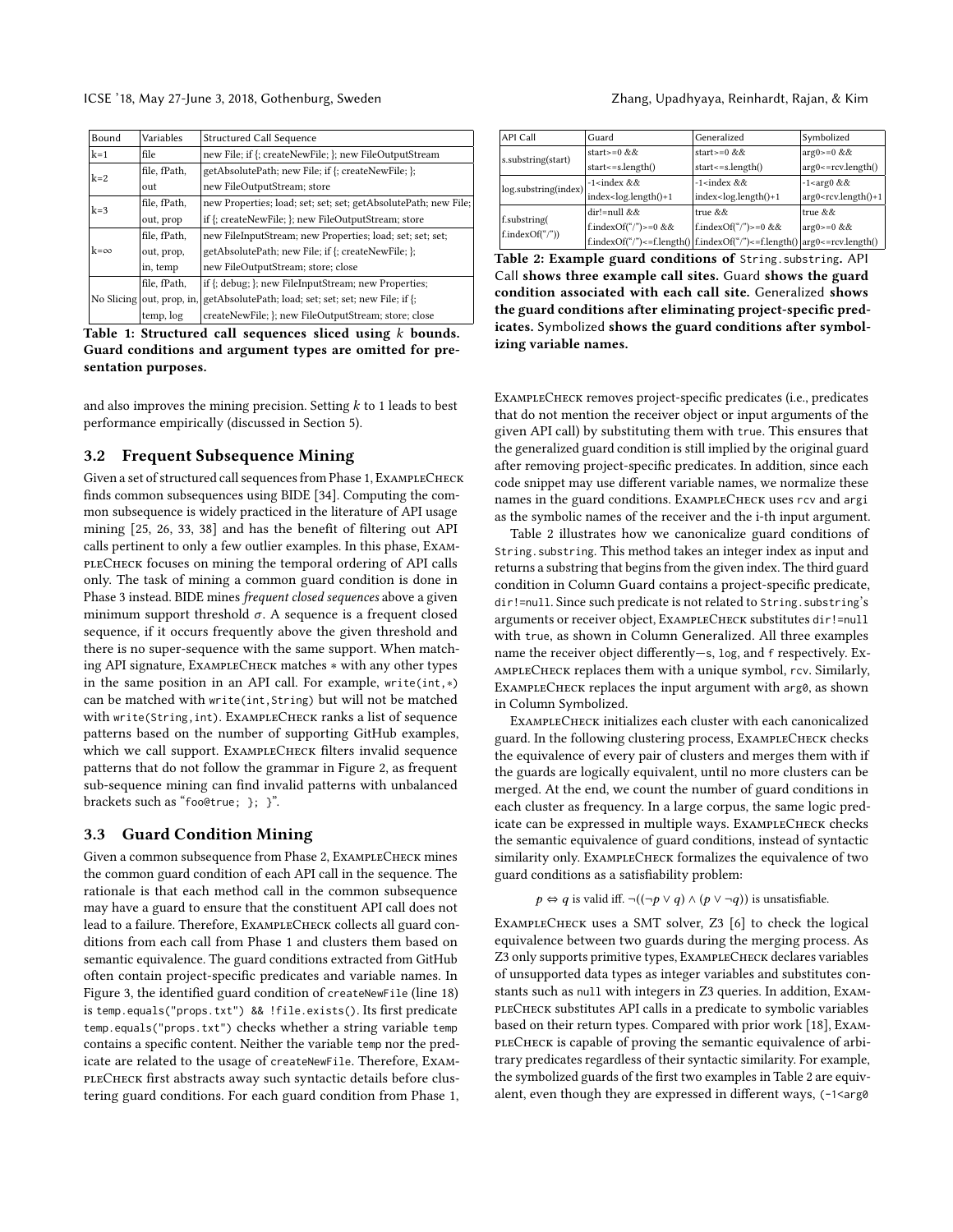&& arg0<rcv.length()+1) and (0<=arg0 && arg0<=rcv.length()) respectively. Prior work [\[18\]](#page-10-20) cannot reason about the equivalence between -1<arg0 and 0<=arg0. However, EXAMPLECHECK groups these logically equivalent predicates into the same cluster using the integer theorem prover in Z3.

If ExampleCheck identifies a sequence pattern containing multiple guard patterns for each API call, ExampleCheck enumerates different guards for each API and ranks these patterns by the number of supporting code examples in the corpora. Similar to the subsequence mining in Phase 2, EXAMPLECHECK uses a minimum support threshold  $\theta$  to filter infrequent guard conditions.

We bootstrap EXAMPLECHECK with both the sequence mining threshold  $\sigma$  and the guard condition mining threshold  $\theta$  set to 0.5, which means sequence and guard condition patterns are reported, only if more than half of relevant GitHub snippets include them. If ExampleCheck learns no patterns with these initial thresholds, we gradually decrease both thresholds by 0.1 till finding patterns. If the mining process does not terminate after 2 hours due to too many candidate patterns, we kill the process and increase both thresholds by 0.1 accordingly. This threshold adjustment method is empirically effective to achieve a good precision (73%).

#### 3.4 Manual Inspection of Mined API Usage

ExampleCheck scans over 380K GitHub projects and finds an average of 55144 relevant code snippets for each API method, ranging from 211 to 450,358 snippets. This result indicates that massive corpora can provide sufficient code snippets to learn API usage patterns from. ExampleCheck infers 245 API usage patterns for the 100 APIs in our study scope. This initial set of patterns may include invalid or incorrect patterns. Therefore, we manually inspect the 245 inferred patterns carefully and exclude incorrect ones based on online documentation and pattern frequencies. The overall precision is 73%, resulting in 180 validated, correct patterns that we can use for the empirical study in Section [4.](#page-4-0) These 180 validated patterns cover 85 of the 100 API methods. The rest 15 API methods do not converge to any API usage patterns that can be confirmed by online documentation, since they are simple to use and do not require additional guard conditions or additional API calls. For example, System.nanoTime can be used stand-alone to obtain the current system time. Even though these 15 API methods do not have any patterns, we still include them in the scope of Stack Overflow study, since they represent a category of simple API methods that programmers are less likely to make mistakes.

During the inspection process, each pattern is annotated as either alternative or required. A code snippet should satisfy one of alternative patterns and must satisfy all required patterns. For example, ExampleCheck learns firstKey()@rcv.size()>0 and firstKey()@- !rcv.isEmpty() for SortedMap.firstKey. Both patterns ensure that a sorted map is not empty before getting the first key to avoid NoSuchElementException. They are considered alternative to each other. As an example of required patterns, programmers must handle potential IOException, when reading from a stream (e.g., FileChannel), and close it to avoid resource leaks.

Table [3](#page-5-0) shows 25 samples of validated API patterns in 9 domains. Alternative patterns are marked with ♣. Column Description describes each pattern. For instance, TypedArray is allocated from a

static pool to store the layout attributes, whenever a new application view is created in Android. It should be recycled immediately to avoid resource leaks and GC overhead, as mentioned in the JavaDoc.[4](#page-4-1) This pattern is supported by 2126 of 3348 related snippets in GitHub and inferred by ExampleCheck (ranked #1). The entire data set of API usage patterns for all 100 APIs and the list of SO posts with potential API usage violations are publicly available.<sup>[5](#page-4-2)</sup>

#### <span id="page-4-0"></span>4 API MISUSE STUDY ON STACK OVERFLOW

We use the data set of validated, desirable API usage patterns from Section [3](#page-1-2) and study API misuse in Stack Overflow posts.

#### 4.1 Data Collection

We collect all Stack Overflow posts relevant to the 100 Java APIs in our study scope from the Stack Overflow data dump. We extract code examples in the markdown <code> from SO posts with the Java tag and consider code examples in the answer posts only, since code appearing in the question posts is buggy and rarely used as examples. We gather additional information associated with each post, including view counts, vote scores (i.e., upvotes minus downvotes), and whether a post is accepted as a correct answer.

Previous studies have shown that online code snippets are often unparsable [\[23,](#page-10-4) [37\]](#page-10-5) and contain ambiguous API elements [\[5\]](#page-10-21) due to the incompleteness of these snippets. ExampleCheck leverages a state-of-the-art partial program parsing and type resolution technique to handle these incomplete snippets, whose accuracy of API resolution is reported to be 97% [\[24\]](#page-10-22). Code examples that call overridden APIs or ambiguous APIs (i.e., APIs with the same name but from different Java classes) are filtered by checking the argument and receiver types respectively. In total, we find 217,818 SO posts with code examples for the 100 APIs in our study scope. Each post has 7644 view counts on average.

ExampleCheck checks whether the structured call sequence of a Stack Overflow code example is subsumed by the desirable API usage in the pattern set. A structured call sequence s is subsumed by a pattern  $p$ , only if  $p$  is a subsequence of  $s$  and the guard condition of each API call in s implies the guard of the corresponding API call in  $p$ . During this subsumption checking process, the guard conditions in Stack Overflow code examples are generalized in the same manner before checking logical implication using Z3. For a SO post with multiple method-level code snippets, EXAMPLECHECK inlines invoked methods before extracting the structured call sequence in order to emulate a lightweight inter-procedural analysis.

# <span id="page-4-3"></span>4.2 Manual Inspection of Stack Overflow

To check whether Stack Overflow posts with potential API misuse reported by ExampleCheck indeed suggest undesirable API usage, the first and the third authors manually check 400 random samples of SO posts with reported API usage violations. We read the text descriptions and comments of each post and check whether the surrounding narrative discusses how to prevent the violated pattern. If there are multiple code snippets in a post, we first combine them all together and check them as a single code example. We also account for aliasing during code inspection. We examine whether

<span id="page-4-2"></span><span id="page-4-1"></span> $^4$ <https://developer.android.com/reference/android/content/res/TypedArray.html> <sup>5</sup><http://web.cs.ucla.edu/~tianyi.zhang/examplecheck.html>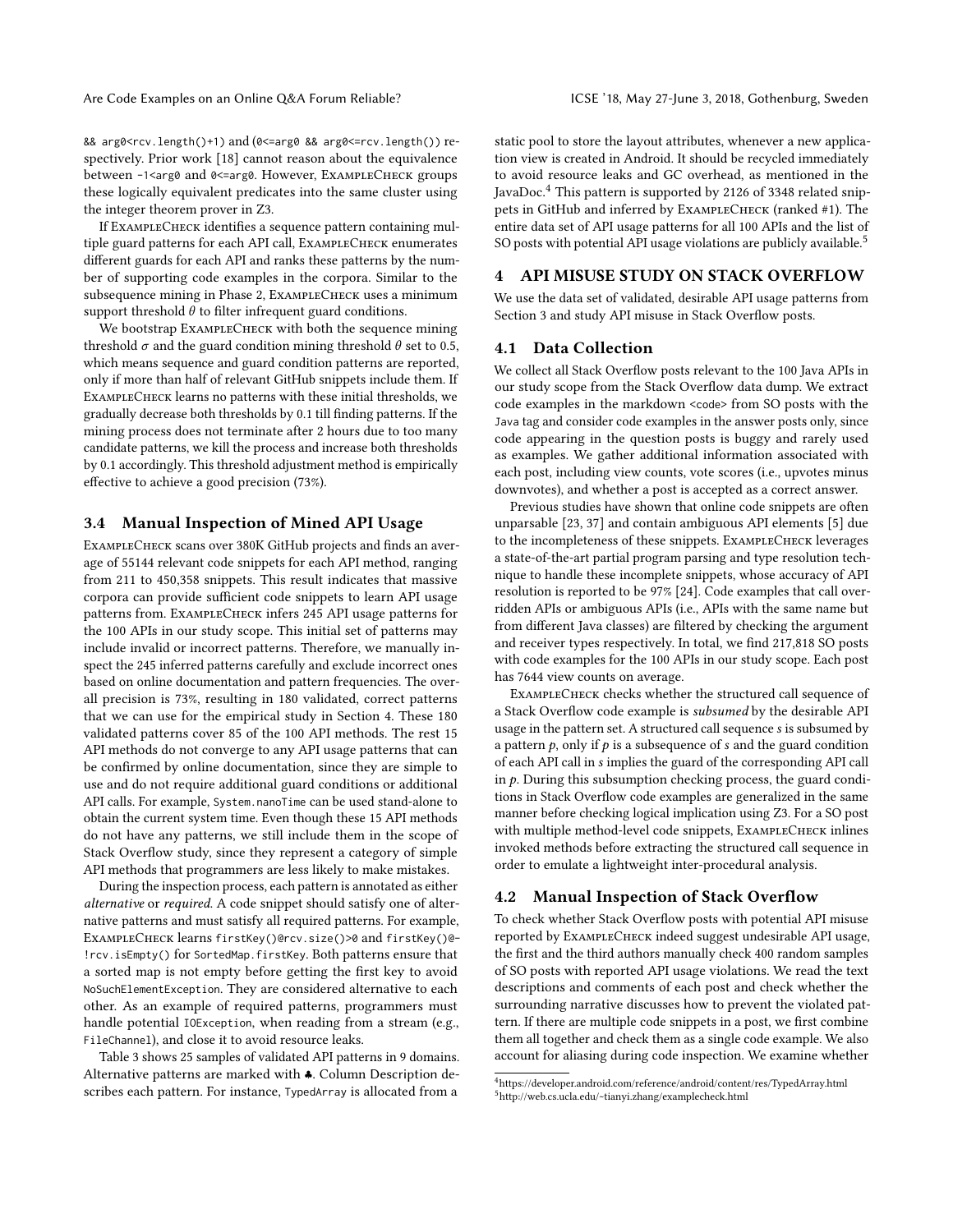#### ICSE '18, May 27-June 3, 2018, Gothenburg, Sweden Zhang, Zhang, Upadhyaya, Reinhardt, Rajan, & Kim

<span id="page-5-0"></span>

| Domain     | API                           | Pattern                                                                                                                   | Support | Description                                                            |
|------------|-------------------------------|---------------------------------------------------------------------------------------------------------------------------|---------|------------------------------------------------------------------------|
| Collection | ArrayList.get                 | $loop$ {; get(int)@arg0 <rcv.size(); td="" }<=""><td>31254</td><td>check if the index is out of bounds</td></rcv.size();> | 31254   | check if the index is out of bounds                                    |
|            | Iterator.next                 | iterator()@true; loop {; next()@rcv.hasNext(); }                                                                          | 218962  | check if more elements exist to avoid NoSuchElementException           |
| IO         | File.createNewFile            | if {; createNewFile()@!rcv.exists(); } ↓                                                                                  | 5493    | check if the file exists before creating it                            |
|            | File.mkdir                    | mkdirs()@true                                                                                                             | 26343   | call mkdirs instead, which also create non-existent parent directories |
|            | FileChannel.write             | try {; write(ByteBuffer)@true; close()@true; }; catch(IOException) {, } *                                                 | 1267    | close the FileChannel after writing to avoid resource leak             |
|            | PrintWriter.write             | try {; write(String)@true; close()@true; }; catch(Exception) {; }                                                         | 2473    | close the PrintWriter after writing to avoid resource leak             |
|            | StringTokenizer.nextToken     | nextToken()@rcv.hasMoreTokens() &                                                                                         | 36179   | check if more tokens exist to avoid NoSuchElementException             |
| String     | Scanner.nextLine              | loop {; nextLine()@rcv.hasNextLine(); }                                                                                   | 2510    | check if more lines exist to avoid NoSuchElementException              |
|            | String.charAt                 | charAt(int)@arg0 <rcv.length()< td=""><td>27597</td><td>check if the index is out of bounds</td></rcv.length()<>          | 27597   | check if the index is out of bounds                                    |
|            | Matcher.find                  | matcher(String)@true; find()@true                                                                                         | 5851    | call matcher to create a Matcher instance first                        |
| Regex      | Matcher.group                 | if $\{; group(int)@rev.find();\}$                                                                                         | 16447   | check if there is a match first to avoid IllegalStateException         |
|            | SQLiteDatabase.query          | query(String,String[],String,String[],String,String,String)@true; close()@true                                            | 5563    | close the cursor returned by query to avoid resource leak              |
| Database   | ResultSet.getString           | try {; getString(String)@rcv.next(); }; catch(Exception) {; }                                                             | 18933   | check if more results exist to avoid SQLException                      |
|            | Cursor.close                  | finally {; close()@rcv!=null; }                                                                                           | 15732   | call close in a finally block                                          |
|            | Activity.setContentView       | onCreate(Bundle)@true; setContentView(View)@true                                                                          | 56321   | always call super.onCreate first to avoid exceptions                   |
| Android    | TypedArray.getString          | getString(int)@true; recycle()@true                                                                                       | 2126    | recycle the TypedArray so it can be reused by a later call             |
|            | SharedPreferences.Editor.edit | edit()@true; commit()@true                                                                                                | 9650    | commit the changes to SharedPreferences                                |
|            | ApplicationInfo.loadIcon      | getPackageManager()@true; loadIcon(PackageManager)@true                                                                   | 400     | get a PackageManager as the argument of load                           |
| Crypto     | Mac.doFinal                   | try {; getInstance(String)@true; getBytes()@true; doFinal(byte[])@true;                                                   | 474     | get a Mac instance first and convert the input to bytes                |
|            |                               | $\}$ ; catch(Exception) $\{;\}$                                                                                           |         |                                                                        |
|            | MessageDigest.digest          | getInstance(String)@true; digest()@true                                                                                   | 7048    | get a MessageDigest instance first                                     |
| Network    | Jsoup.connect                 | try {; connect(String)@true; get()@true; }; catch(IOException); { } &                                                     | 376     | call get to fetch the web content                                      |
|            | URL.openConnection            | try {; new URL(String)@true; openConnection()@true; }; catch(Exception) {; }                                              | 19056   | create a URL object first and handle potential exceptions              |
|            | HttpClient.execute            | new HttpGet(String)@true; execute(HttpGet)@true                                                                           | 2536    | create a HttpGet object as the argument of execute                     |
| Swing      | SwingUtilities.invokeLater    | new Runnable()@true; invokeLater(Runnable)@true                                                                           | 20406   | create a Runnable object as the argument of invokeLater                |
|            | IFrame.setPreferredSize       | setPreferredSize(Dimension)@true, pack()@true                                                                             | 394     | call pack to update the JFrame with the preferred size                 |
|            |                               |                                                                                                                           |         |                                                                        |

Table 3: 25 samples of manually validated API usage patterns after GitHub code mining.

the reported API usage violation could produce any potential behavior anomaly, such as program crashes and resource leaks on a contrived input data or program state and whether such anomaly could have been eliminated by following the desirable pattern. For short posts, this inspection takes about 5 minutes each. For longer posts with a big chunk of code or multiple code fragments, it takes around 15 to 20 minutes. To reduce subjectivity, the two authors inspect these posts independently. The initial inter-rater agreement is 0.84, measured by Cohen's kappa coefficient [\[32\]](#page-10-23). The two authors resolve disagreements on all but two posts, and the kappa coefficient after the discussion is 0.99. The two authors disagree how helpful reported violations are in two posts, where API usage violations in these posts are either clarified in surrounding natural language explanations or mentioned in post comments.

True Positive. 289 out of 400 inspected Stack Overflow posts (72%) contain real API misuse, confirmed by both authors. For instance, the following example demonstrates how to retrieve records from SQLiteDatabase using Cursor but forgets to close the database connection at the end.[6](#page-5-1) Programmers should always close the connection to release all its resources. Otherwise, it may quickly run out of memory, when retrieving a large volume of data from the database frequently.

| 1.<br>$\mathbf{2}$ | public ArrayList <userinfo> get_user_by_id(String id) {<br/>ArrayList<userinfo> listUserInfo = new ArrayList<userinfo>();</userinfo></userinfo></userinfo> |
|--------------------|------------------------------------------------------------------------------------------------------------------------------------------------------------|
|                    |                                                                                                                                                            |
| 3                  | $SOLiteDatabase db = this.getReadableDatabase();$                                                                                                          |
| $\overline{4}$     | Cursor cursor = $db.query();$                                                                                                                              |
| 5                  |                                                                                                                                                            |
| 6                  | if (cursor $!=$ null) {                                                                                                                                    |
| 7                  | $while$ (cursor.moveToNext()) {                                                                                                                            |
| 8                  | UserInfo userInfo = $new$ UserInfo();                                                                                                                      |
| 9                  | userInfo.setAppId(cursor.getString(cursor.getColumnIndex(<br>COLUMN_APP_ID)));                                                                             |
| 10                 | HERE YOU CAN MULTIPLE RECORD AND ADD TO LIST                                                                                                               |
| 11                 | listUserInfo.add(userInfo);                                                                                                                                |
|                    |                                                                                                                                                            |

<span id="page-5-1"></span><sup>6</sup><https://stackoverflow.com/questions/31531250>

 $12 \qquad \qquad$ 13 } return listUserInfo;

15 }

In many cases, a code example may function well with some crafted input data, even though it does not follow desirable API usage. For example, programmers should check whether the return value of String.indexOf is negative to avoid IndexOutOfBoundsException. The example below does not follow this practice, but still works well with a hard-coded constant, text. [7](#page-5-2) One can argue that the input data is hard-coded for illustration purposes only, as the role of Stack Overflow post is to provide a starting point rather than teaching complete details of correct API usage. However, if a programmer reuses this code example and replaces the hard-coded text with a function call reading from a html file, the reused code may crash if the html document does not have an expected element. Therefore, it is still beneficial to inform the users about desirable usage and potential pitfalls, especially for a novice programmer who may not be familiar with the given API.

- 1 String text = "<img src=\"mysrc\" width=\"128\" height=\"92\" border=\"0\"
- alt=\"alt\" /><p><strong>";<br>2 text = text.substring(text.indexOf("src=\""));
- 3 text = text.substring("src=\"".length()); 4 text = text.substring(0, text.indexOf("\""));
- 
- 5 System.out.println(text);

FALSE POSITIVE. EXAMPLECHECK mistakenly detects API misuse in 64 posts. The majority reason is that ExampleCheck checks for API misuse via a sequence comparison without deep knowledge of its specification, which is not sufficient in 56 posts. For instance, the following SO post calls substring (line 5) without explicitly checking whether the start index (index+1) is not a negative number and the end index (strValue.length()) is not greater than the length

<span id="page-5-2"></span><sup>7</sup><https://stackoverflow.com/questions/12742734>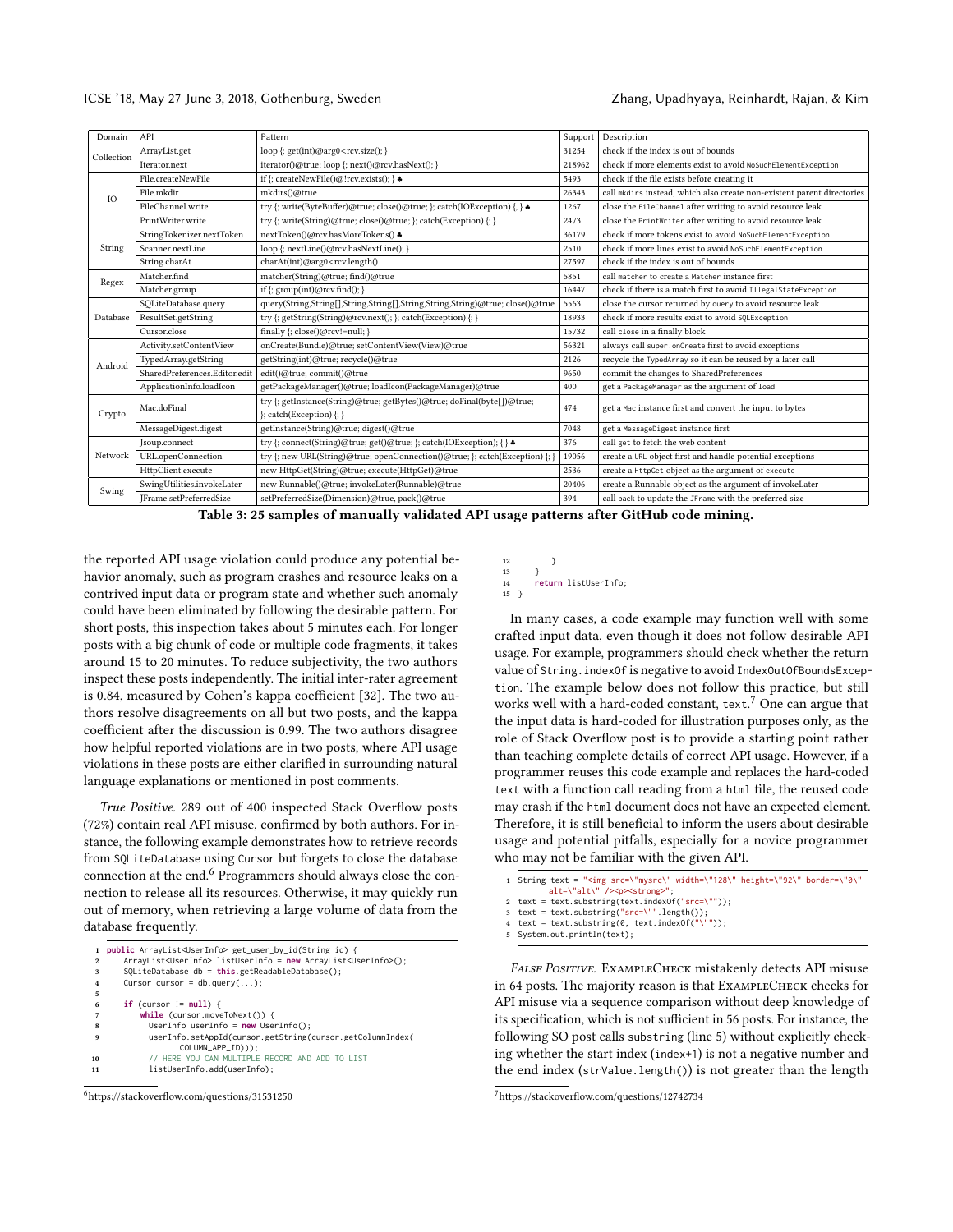of the string.<sup>[8](#page-6-0)</sup> While ExAMPLECHECK warns potential API misuse, according to JDK specifications, indexOf never returns a negative integer  $\leq$  -2. Thus, the following code is still safe, because index+1 is guaranteed to be non-negative. Similarly, strValue.length() returns the string's length, which cannot be out of bounds. Such cases require having detailed specifications, such as the return value of index $0f()$  is always  $\geq 1$ .

```
1 public String getDecimalFractions(BigDecimal value) {
      String strValue = value.toPlainString();
      int index = strValue/indexOf('".");
      if(intex != -1)return strValue.substring(index+1, strValue.length());
6 }
      return "0";
8 }
```
Second, 36 false positives are correct but infrequent alternatives. ExampleCheck does not learn these alternative usage patterns, because they do not commonly appear in GitHub. For example, programmers should first call new SimpleDateFormat to instantiate SimpleDateFormat with a valid date pattern and then call format, which is supported by 18,977 related GitHub snippets. An alternative way is to instantiate SimpleDateFormat by calling getInstance, as shown in the following SO post. $9$  This alternative usage is supported by 360 GitHub snippets and therefore not inferred by Exam-PLECHECK due to its low frequency.

|                | $1 \ldots$ some other code                                             |
|----------------|------------------------------------------------------------------------|
|                | 2 <b>public</b> String to String() $\{$                                |
| 3              | Calendar $c = new GregorianCalendar()$ ;                               |
| $\overline{4}$ | c.set(Calendar.DAY_OF_WEEK, this.toCalendar());                        |
| 5              | SimpleDateFormat sdf=(SimpleDateFormat)SimpleDateFormat.getInstance(); |
| 6              | sdf.applyPattern("EEEEEEEEEE");                                        |
| $\overline{7}$ | $return sdf.format(c.getTime())$ ;                                     |
|                | 8 }                                                                    |
|                |                                                                        |

In some SO posts, users explicitly state in surrounding natural language text that the given code example must be improved during integration or adaptation. The following example shows how to load a Class instance by name and then cast the class.<sup>[10](#page-6-2)</sup> The author of this post comments that "be aware that this might throw several Exceptions, e.g. if the class defined by the string does not exist or if AnotherClass.classMethod() doesn't return an instance of the class you want to cast to." ExampleCheck still flags the post because of a missing exception handling, since the desirable API usage is not reflected in the embedded code. However, it is certainly possible that SO users will read both the code and surrounding text carefully and investigate how to handle edge cases narrated in the text.

```
1 Class<?> myclass = Class.forName("myClass_t");
  myClass_t myVar = (myClass_t)myclass.cast(AnotherClass.classMethod());
```
Sometimes, Stack Overflow users split a single code example into multiple fragments and provide step-by-step explanation, which is considered as a better way of answering questions in Stack Overflow [\[17\]](#page-10-24). ExampleCheck may report API misuse if two related API calls are split in different code fragments. $11$  This can be addressed by stitching these snippets together during analysis.

# 4.3 Is API Misuse Prevalent on Stack Overflow?

ExampleCheck detects potential API misuse in 66,897 (31%) out of 217,818 Stack Overflow posts in our study. We manually label each API pattern with its corresponding domain as well as the consequence of each possible violation. Then we write scripts to categorize reported violations based on their domains and based on their consequences. Figure [4](#page-7-0) shows the prevalence of API misuse from different domains. Database, IO, and network APIs are often misused, since they often require to handle potential runtime exceptions and close underlying streams to release resources properly at the end. Similarly, many cryptography related posts are flagged as unreliable, due to unhandled exceptions. Stack Overflow posts on string and text manipulation often forget to check the validity of input data (e.g., whether the input string is empty) or return values (e.g., whether the returned character index is -1).

Among posts with potential API misuse reported by ExampleCheck, 76% could potentially lead to program crashes, e.g., unhandled runtime exceptions. 18% could lead to incomplete action, e.g., not completing a transaction after modifying resources in Android, or not calling setVisible after modifying the look and feel of a swing GUI widget. 2% could lead to resource leaks in operating systems, e.g., not closing a stream. We fully acknowledge that not all detected violations could lead to bugs when ported to a target application. To accurately assess the runtime impact of SO code examples, one must systematically integrate these examples to real-world target applications and run regression tests.

Many SO examples aim to answer a particular programming question. Therefore, authors of these examples may assume SO users who posted these questions already know about the used APIs and may not include complete details of desirable API usage. However, given that each post has 7,644 view counts on average, some users may not have similar background knowledge. Especially for novice programmers, it may be useful to show extra tips about desirable API usage evidenced by a large number of GitHub code snippets. We also find that SO posts with API misuse are more frequently viewed than those posts without API misuse, 8365 vs. 7276 on average. Therefore, there is an opportunity to help users consider better or alternative API usage mined from massive corpora, when they stumble upon SO posts with potential API misuse.

#### 4.4 Are highly voted posts more reliable?

Stack Overflow allows users to upvote and downvote a post to indicate the applicability and usefulness of the post. Therefore, votes are often considered the main quality metric of Stack Overflow examples [\[17\]](#page-10-24). However, we find that highly voted posts are not necessarily more reliable in terms of correct API usage. Figure [5](#page-7-1) shows the percentage of SO posts with different vote scores that are detected with at least one API usage violation. We perform a linear regression on the vote score and the percentage of unreliable examples, as shown by the red line in Figure [5.](#page-7-1) We do not observe a strong positive or negative correlation between the vote of a post and its reliability in terms of API misuse. A previous study shows that concise code examples and detailed step-by-step explanations are two key factors of highly voted Stack Overflow posts [\[17\]](#page-10-24). Our manual inspection confirms that many unreliable examples are simplified to operate on crafted input data for illustration purposes only

<span id="page-6-0"></span><sup>8</sup><http://stackoverflow.com/questions/7473462>

<span id="page-6-1"></span><sup>9</sup><https://stackoverflow.com/questions/2243850>

<span id="page-6-2"></span><sup>10</sup><https://stackoverflow.com/questions/4650708>

<span id="page-6-3"></span><sup>11</sup><https://stackoverflow.com/questions/11552754>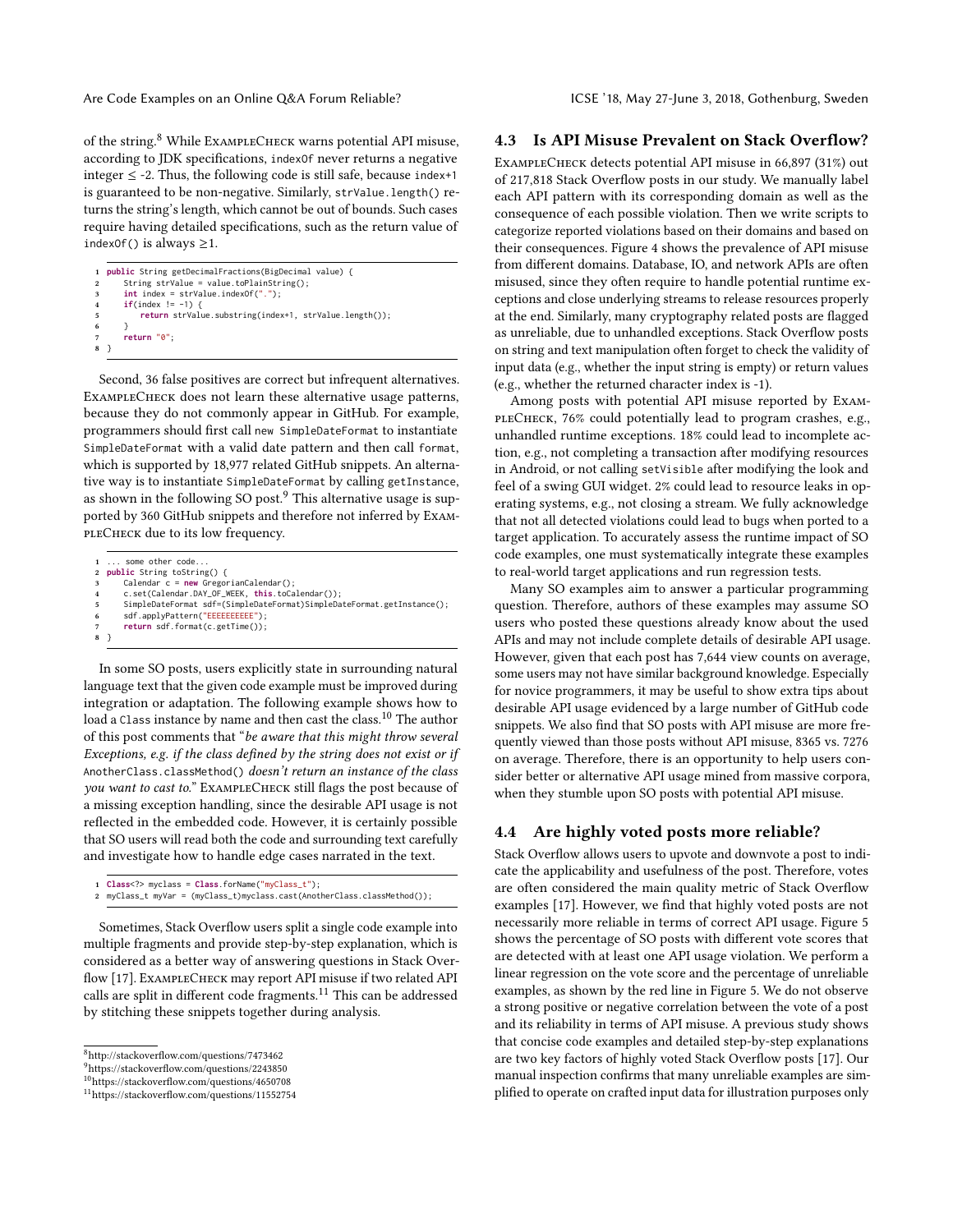ICSE '18, May 27-June 3, 2018, Gothenburg, Sweden Zhang, Zhang, Upadhyaya, Reinhardt, Rajan, & Kim

<span id="page-7-0"></span>

Figure 4: API Misuse Comparison between Different Domains

(Section [4.2\)](#page-4-3). Such curated examples are not sufficient for various input data and usage scenarios in real software systems, especially for handling corner cases. Therefore, votes alone should not be used as a single indicator of the quality of online code examples. To improve the quality of curated examples, Stack Overflow needs another mechanism that helps developers understand the limitation of existing examples and decide how to integrate the given example to production code (Section [5\)](#page-8-0).

<span id="page-7-1"></span>

Figure 5: API Misuse Comparison between Code Examples with Different Vote Scores on Stack Overflow

#### 4.5 What are the characteristics of API misuse?

We classify the detected API usage violations into three categories based on the required edits to correct the violations.

Missing Control Constructs. Many APIs should be used in a specific control-flow context to avoid unexpected behavior. This type of API usage violations can be further split based on the type of missing control constructs.

Missing exception handling. If an API may throw an exception, the thrown exception should either be caught and handled a try-catch block or be declared in the method header. In total, we find 17,432 code examples that do not handle exceptions properly. For example, Integer.parseInt may throw NumberFormatException if the string does not contain a parsable integer. The following example will

crash, if a user enters an invalid integer.<sup>[12](#page-7-2)</sup> A good practice is to surround parseInt with a try-catch block to handle the potential exception. Unlike checked exceptions such as IOException, runtime exceptions such as NumberFormatException will not be checked at compile time. In such cases, it would be helpful to inform users about which runtime exceptions must be handled based on common exception handling usage in GitHub.

- Scanner scanner = new Scanner(System.in);
- 2 System.out.print("Enter Number of Students:\t");<br>3 int numStudents = Integer.parseInt(scanner.nextLine());<br>}
- 

Missing if checks. Some APIs may return erroneous values such as null pointers, which must be checked properly to avoid crashing the succeeding execution. For example, TypedArray.getString may return null, if the given attribute is not defined in the style resource of an Android application. Therefore, the return value, customFont must be checked before passing it as an argument of setCustomFont (line 6) to avoid NullPointerException, which is violated by the following Stack Overflow example.[13](#page-7-3)

```
public class TextViewPlus extends TextView {
        some other code ...
    private void setCustomFont(Context ctx, AttributeSet attrs) {
        TypedArray a = ctx.obtainStyledAttributes(attrs, R.styleable.
              TextViewPlus);
        5 String customFont = a.getString(R.styleable.TextViewPlus_customFont);
        setCustomFont(ctx, customFont);
        a.recycle():
     }
9 }
```
Missing finally. Clean-up APIs such as close should be invoked in a finally block in case an exception occurs before invoking those APIs. 83% of Stack Overflow examples that call Cursor.close does not call it in a finally block, shown in the following.[14](#page-7-4) Cursor.close may be skipped, if getString (line 5) throws an exception.

```
Cursor emails = contentResolver.query(Email.CONTENT_URI,...);
  while (emails.moveToNext()) {
     3 String email = emails.getString(emails.getColumnIndex(Email.DATA));
     break:
5 }
6 emails.close();
```
Missing or Incorrect Order of API calls. In certain cases, multiple APIs should be called together in a specific order to achieve

<span id="page-7-3"></span><span id="page-7-2"></span> $\overline{^{12}}$ <https://stackoverflow.com/questions/3137481>

<sup>13</sup><https://stackoverflow.com/questions/7197867>

<span id="page-7-4"></span><sup>14</sup><https://stackoverflow.com/questions/31427468>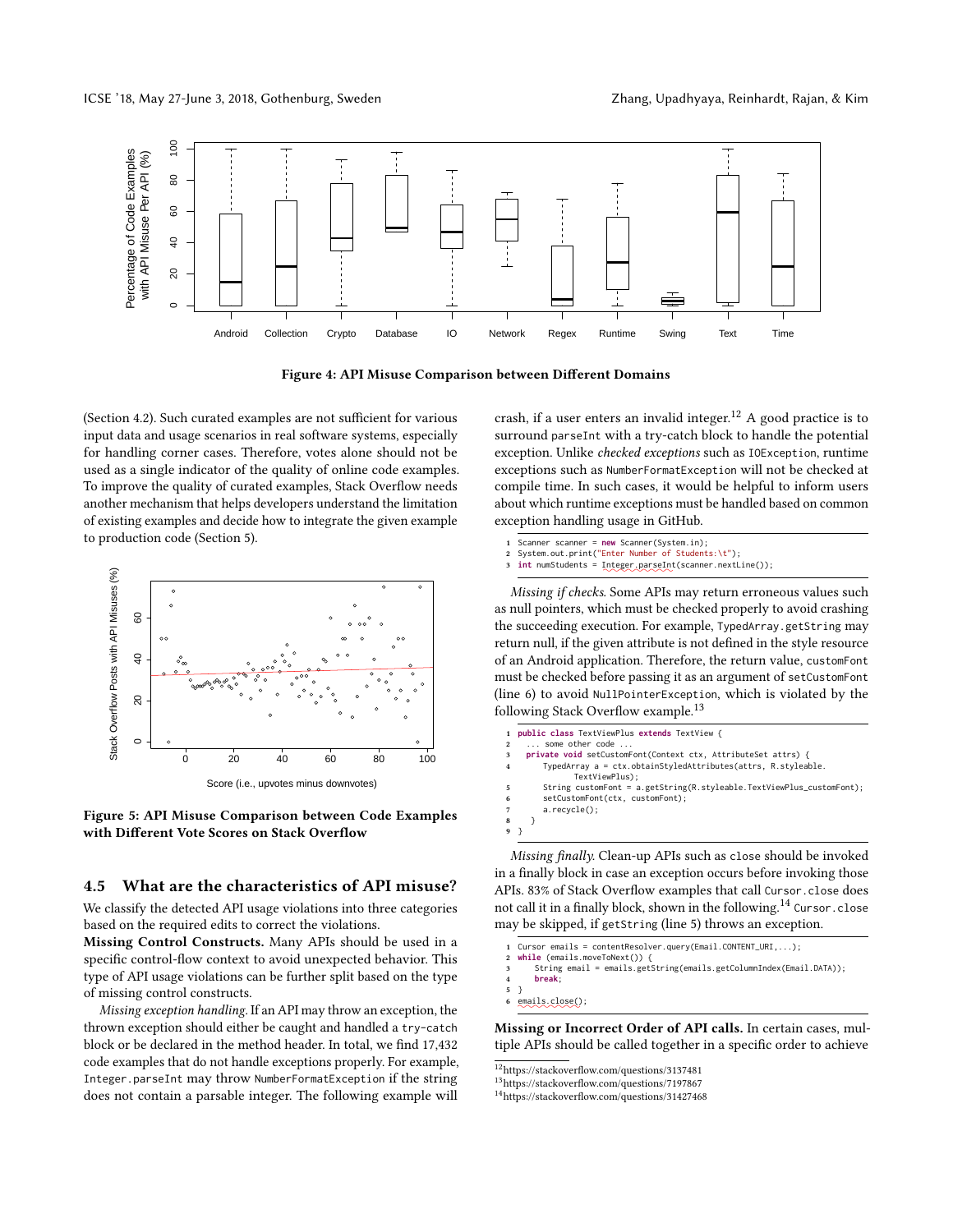<span id="page-8-3"></span>

#### Figure 6: Chrome extension for augmenting Stack Overflow posts with mined API usage

desired functionality. Missing or incorrect order of such API calls can lead to unexpected behavior. For example, developers must call flip, rewind, or position to reset the internal cursor of ByteBuffer back to the previous position to read the buffered data properly. The following SO example could throw BufferUnderflowException, if the internal cursor already reached the upper bound of the buffer after the put operation at line  $2^{15}$  $2^{15}$  $2^{15}$  Without resetting the internal cursor, the next getInt operation at line 3 would start reading from the upper bound, which is prohibited. We find 7,956 posts that either misses a critical API call or calls APIs in an incorrect order.

- ByteBuffer bb = ByteBuffer.allocate(4); 2 bb.put(newArgb);
- 3 int i =  $bb.getInt()$ ;

Incorrect Guard Conditions. Many APIs should be invoked under the correct guard condition to avoid runtime exceptions. For instance, programmers should check whether a sorted map is empty with a guard like map.size()>0 or !map.isEmpty() before calling firstKey (API#9) on the map. However, the following calls firstKey on an empty map without a guard, leading to NoSuchElementException. [16](#page-8-2) Surprisingly, this example is accepted as the correct answer and also upvoted by six other developers on Stack Overflow. We find 12,791 posts with incorrect guard conditions.

- 
- 1 TreeMap map = new TreeMap();<br>2 //OR SortedMap map = new TreeMap() 2 //OR SortedMap map
- 3 map.firstKey();

# <span id="page-8-0"></span>5 DISCUSSION

Augmentation of Stack Overflow. The study results from Section [4](#page-4-0) indicate that even highly voted and frequently viewed SO posts do not necessarily follow desirable API usage. There is an opportunity to help developers consider better or alternative API usage that is mined from massive corpora and is supported by thousands of GitHub snippets. Certainly, the goal of Stack Overflow is to provide 'quick snippets' and not to share complete details of API usage or present compilable, runnable code. Rather, Stack Overflow often serves the purpose of providing a starting point

<span id="page-8-5"></span>

Figure 7: Mining time and accuracy with varying  $k$  bounds.

and helping the user to grasp the gist of how the API works by omitting associated details such as which guard conditions to check and which runtime exceptions to handle. Nevertheless, it would be useful for a user to see related API usage along with concrete examples substantiating the desirable API usage, when the user is browsing the given SO post. Such information may reduce the effort of integrating, adapting, and testing the given code example.

Figure [6](#page-8-3) sketches a Chrome extension that we design to augment a given SO post with mined API usage patterns. If there exists better or alternative API usage such as enclosing FileChannel.write within a try-catch block, the browser extension highlights the relevant API call on the original post and provides a hovering menu with the description "You may want to use ... 1829 GitHub code snippets also do this" along with concrete examples. While our proposed browser extension follows a similar style to Codota,<sup>[17](#page-8-4)</sup> Codota does not group related examples based on common API usage, does not quantify how many GitHub code snippets support the common usage, and does not detect API misuse by contrasting the SO post against the usage. We leverage the data set of GitHub snippets mined by ExampleCheck and design novel interactive visualization for exploring massive code examples simultaneously [\[12\]](#page-10-25).

API Usage Mining Running Time and Accuracy. We briefly describe the running time and accuracy of API usage mining employed in Maple. Figure [7\(](#page-8-5)a) shows the performance of ExampleCheck with different  $k$  bounds. On average, the mining time is within 10 minutes for each API. We run each experiment five times and compute the average execution time. Setting  $k$  to  $\infty$  retains all dependent API calls in a sliced call sequence, while setting  $k$  to 1 retains only immediately dependent calls. Setting  $k$  to 1 can achieve 3.3X speed up compared with setting k to  $\infty$ , since it creates shorter call sequences by removing transitively dependent API calls. ExampleCheck runs up to 4.6X slower without program slicing.

Figure [7\(](#page-8-5)b) shows the pattern mining accuracy using different k bounds. The evaluation is done for the 30 APIs from MUBench using its ground truth [\[2\]](#page-10-11). EXAMPLECHECK has 80% precision and 91% recall, when considering top 5 patterns for each API method. Even though limiting dependency analysis with lower bounds may lead to incomplete sequences with fewer API calls, varying  $k$  does not affect accuracy much. However, compared with unbounded analysis, filtering out transitively dependent API calls can improve precision and recall slightly. This is because long API call sequences may introduce additional patterns of no interest.

<span id="page-8-1"></span> $^{15}\mathrm{http://stackoverflow.com/questions/12100651}$  $^{15}\mathrm{http://stackoverflow.com/questions/12100651}$  $^{15}\mathrm{http://stackoverflow.com/questions/12100651}$ 

<span id="page-8-2"></span><sup>16</sup><http://stackoverflow.com/questions/21983867>

<span id="page-8-4"></span> $^{17}{\rm https://www.codota.com/code-browsing-assistant}$  $^{17}{\rm https://www.codota.com/code-browsing-assistant}$  $^{17}{\rm https://www.codota.com/code-browsing-assistant}$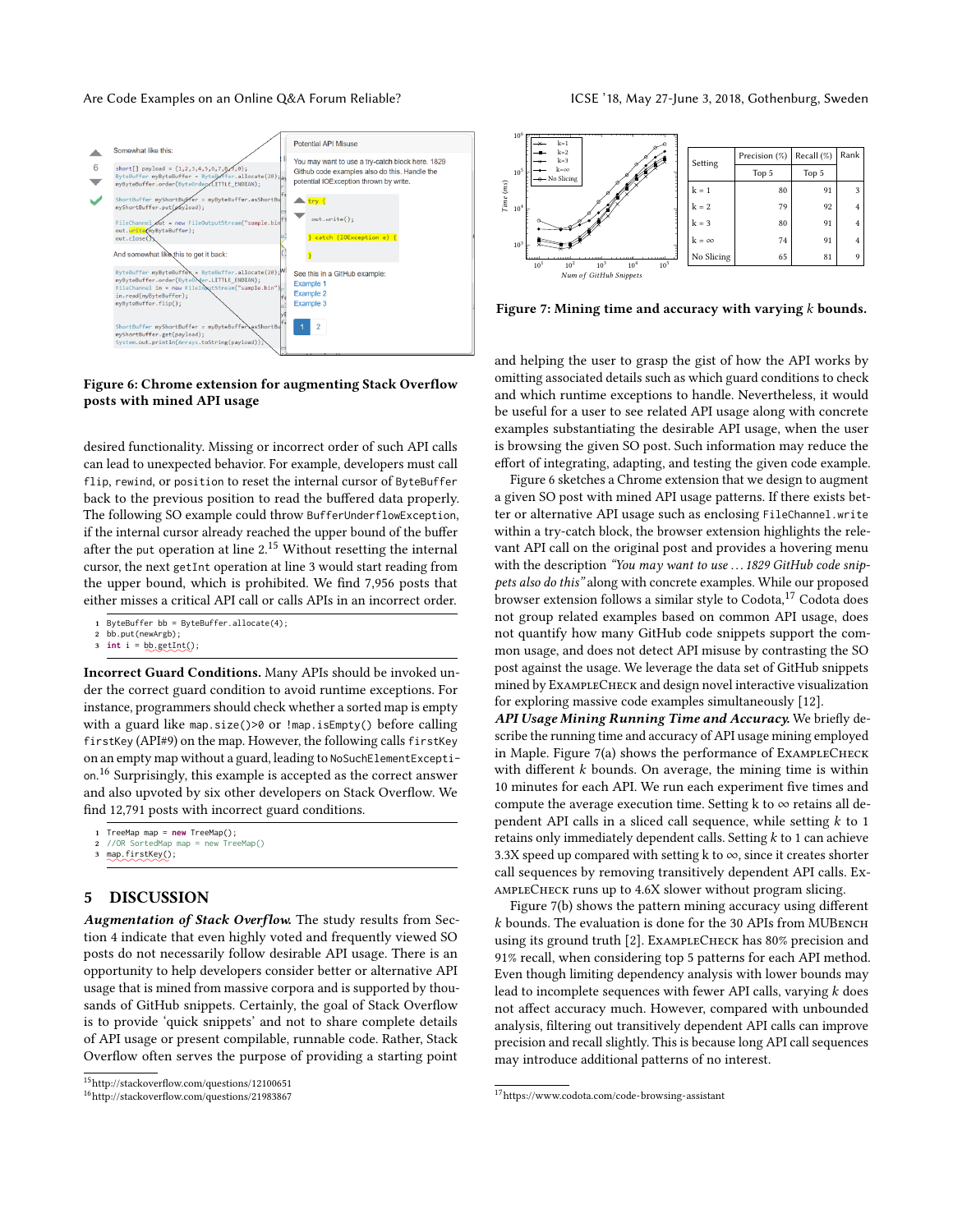Threats to Validity. Our study is limited to 100 Java APIs that frequently appear in Stack Overflow and thus may not generalize to other Java APIs or different languages. Our scope is limited to code snippets found on Stack Overflow. Other types of online resources such as programming blogs and other Q&A forums may have better curated examples. According to the manual inspection of 400 sampled SO posts with detected API usage violations, ExampleCheck detects API misuse with 72% precision (Section [4.2\)](#page-4-3). While the precision is rather low, EXAMPLECHECK could be still useful in the case of false positives, since the goal of EXAMPLECHECK is not to discard SO posts with potential API violations, but rather to suggest desirable or alternative API usage details to the users.

### 6 RELATED WORK

Quality Assessment of Online Code Examples. Prior work has investigated the quality of online code examples from different perspectives. The majority of code examples on Stack Overflow are free-standing program statements that cannot be accepted by compilers [\[23,](#page-10-4) [37\]](#page-10-5). Due to the incompleteness of code snippets, 89% of API names in code snippets from online forums are ambiguous and cannot be easily resolved [\[5\]](#page-10-21). Subramanian et al. design a partial program parsing and type resolution technique for Stack Overflow code snippets, which ExampleCheck uses to resolve API names [\[24\]](#page-10-22). Zhou et al. find that 86 of 200 accepted posts on Stack Overflow use deprecated APIs but only 3 of them are reported by other programmers [\[39\]](#page-10-6). Fischer et al. investigate security-related code on Stack Overflow and find that 29% is insecure [\[9\]](#page-10-3). They further apply clone detection to check whether insecure code is reused from Stack Overflow to Android applications on Google Play and find that insecure code may have been copied to over 1 million Android apps. An et al. investigate copyright issues between Stack Overflow and GitHub [\[4\]](#page-10-26) and find a large number of potential license violations. Treude and Robillard conduct a survey to investigate comprehension difficulty of code examples in Stack Overflow [\[29\]](#page-10-7). The responses from GitHub users indicate that less than half of the SO examples are self-explanatory.

While our study also indicates the limitation of code example quality in Stack Overflow, our study focuses on API usage violations that may lead to unexpected behavior such as program crashes and resource leaks by contrasting SO code examples against desirable API usage mined from massive corpora. Our results strongly motivate the need of systematically augmenting Stack Overflow and helping the user to implicitly assess the given SO example with quantitative evidence about how many GitHub snippets follow (or do not follow) related API usage patterns.

API Usage Mining. There is a large body of literature in mining implicit programming rules, API usage, and temporal properties of API calls. Since API usage mining is only a part of our data set construction process, we are not arguing the novelty of API mining employed in EXAMPLECHECK. Nevertheless, we briefly describe how API usage mining in ExampleCheck is related to prior work.

Gruska et al. extract call sequences from programs and perform formal concept analysis [\[11\]](#page-10-27) to infer pairwise temporal properties of API calls [\[14\]](#page-10-28). Many other specification mining techniques are dedicated to inferring temporal properties of API calls [\[3,](#page-10-29) [8,](#page-10-30) [10,](#page-10-31) [19,](#page-10-32) [20,](#page-10-33) [35\]](#page-10-34). UP-Miner mines frequent sequence patterns but does

not retain control constructs and guard conditions in API usage patterns [\[33\]](#page-10-18). Several techniques [\[15,](#page-10-35) [16,](#page-10-36) [27\]](#page-10-37) model programs as item sets and infer pairwise programming rules using frequent itemset mining [\[13\]](#page-10-38), which does not consider temporal ordering or guard conditions of API calls.

ExampleCheck mines from massive corpora of GitHub projects, several orders of magnitude larger than prior work [\[14,](#page-10-28) [20,](#page-10-33) [33,](#page-10-18) [35\]](#page-10-34). ExampleCheck mines not only API call ordering but also guard conditions using predicate mining. To our best knowledge, Ramanathan et al. [\[21\]](#page-10-39) and Nguyen et al. [\[18\]](#page-10-20) are the only two predicate mining techniques. Ramanathan et al. apply inter-procedure data-flow analysis to collect all predicates related to a call site and then use frequent itemset mining to find common predicates. Unlike ExampleCheck, Ramanathan et al. only mine a single project and cannot handle semantically equivalent predicates in different forms. Nguyen et al. improve upon Ramanathan et al. by normalizing predicates using several rewriting heuristics. Unlike these techniques, ExampleCheck formalizes the predicate equivalence problem as a satisfiability problem and leverages a SMT solver to group logically equivalent predicates during guard mining.

#### 7 CONCLUSION

Programmers often resort to code examples on online Q&A forums such as Stack Overflow to learn about how to use APIs correctly during software development. However, the reliability of code examples in Stack Overflow posts is under-investigated. To demonstrate the prevalence and severity of API misuse in online code examples, we mine frequent API usage patterns from 380,125 GitHub repositories, carefully check the resulting 245 mined patterns manually, and contrast 217,818 Stack Overflow posts with 180 validated patterns. Our study provides empirical evidence that almost one third of Stack Overflow posts may contain potential API usage violations that could produce symptoms such as program crashes and resource leaks. Even highly voted posts are not necessarily more reliable than other posts in terms of API usage correctness.

Certainly, the purpose of Stack Overflow is to provide a starting point for investigation and its code examples do not necessarily include all details of how to reuse the given code. However, for novice developers, it may be useful to show extra tips about desirable API usage evidenced by a large number of GitHub snippets. Our work provides a foundation for enriching and enhancing code snippets in a collaborative Q&A forum by contrasting them against frequent usage patterns learned from massive code corpora. Such approach could help the user to implicitly assess the given code example and reduce the effort of integrating, adapting, and testing the curated example in a target application. As a future work, we plan to validate ExampleCheck with developers and solicit their feedback on its Chrome extension.

## 8 ACKNOWLEDGMENTS

We would like to thank anonymous reviewers for the helpful feedback. This work is supported by AFRL grant FA8750-15-2-0075, and NSF grants CCF-1527923, CCF-1460325, CCF-1423370, CNS-1513263, and CCF-1518897. Anastasia Reinhardt's internship at UCLA is supported by CRA-W Distributed Research Experiences for Undergraduates (DREU) program.